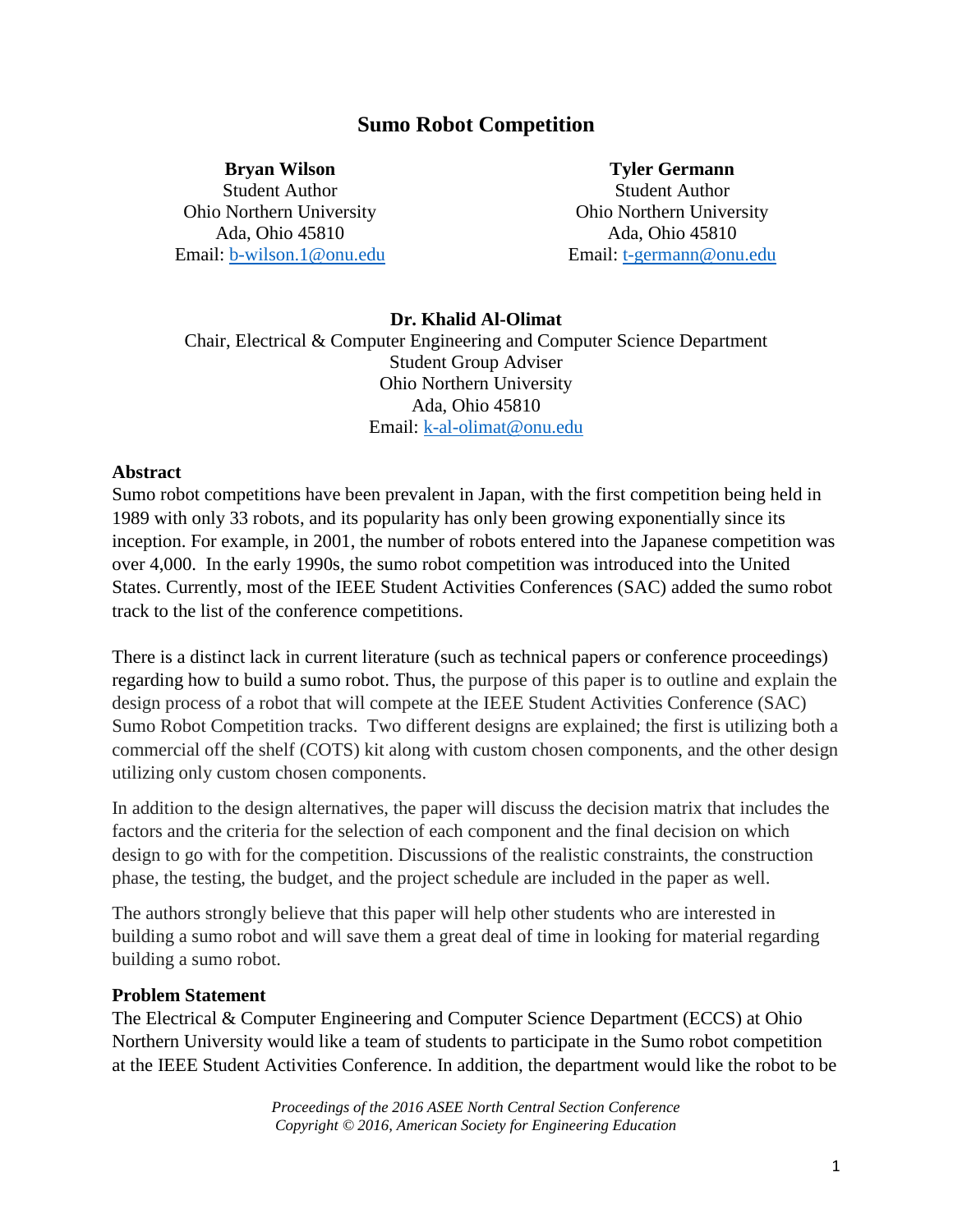displayed and demonstrated to prospective students and their families during admission visitation days.

# **Project Objectives**

The objective of this project is to build a robot that serves two purposes: to be entered into the Mini-Sumo Robot Competition and to be used as a showpiece for the Engineering College. In order to be entered into the competition, all of the competition rules must be adhered to, which includes constraints such as weight and cost. During the competition, this robot must be capable of autonomously locating the opposing robot and pushing it out of the ring. Finally, the robot should be durable enough to be demonstrated to prospective students during college events.

# **Literature Survey**

Sumo robot competitions have been prevalent in Japan, with the first competition being held in 1989 with only 33 robots, and its popularity has only been growing exponentially since its inception. For example, in 2001, the number of robots entered into the Japanese competition was over 4,000, according to Pete Miles in his book that aims to serve as a general guide for building sumo robots<sup>1</sup>. In the early 1990s, the sumo robot competition was introduced into the United States, and a person named Bill Harrison quickly became its largest advocate. From there, he and a colleague created the mini class of sumo robots (weighing in at 500g total) in order to invite more people to design and compete, as it would be cheaper than the 3kg class of regular sumo robots that are utilized in Japan<sup>1</sup>. Thus, the competition in the US was born.

Much like the regular sumo competitions (in which two opposing people aim to push each other out of a ring), the robot variant of this event pits two robots against each other, each aiming to push the other robot out of the ring, called a dohyo<sup>1</sup>. Each competition is governed by a set of rules, which aim to keep the ensuing competition fair and exciting. For the mini-sumo class, here are some important rules, found in the second reference<sup>2</sup>, which is the document that served as last year's sumo competition rules at The Ohio State University:

- 1. The mass limit of the mini-sumo robots is 500 grams (1.1 lbs)
- 2. The dimensions of the robot cannot exceed 10 cm by 10 cm (3.93 in by 3.93 in)
- 3. There is no limit to the height of the robot

These three rules serve as the guiding principle for which platform is chosen in a design. If any of these requirements are not met, the robot will be disqualified. Each match of the tournament consists of up to three rounds – the robot that wins two out of the three rounds will advance to the next stage in the tournament. Effective points, known as yuko, are awarded in the following  $\cases^1$  :

- 1. when a robot pushes another robot out of the ring
- 2. when the opposing robot drives out of the ring
- 3. when the opposing robot is disqualified, or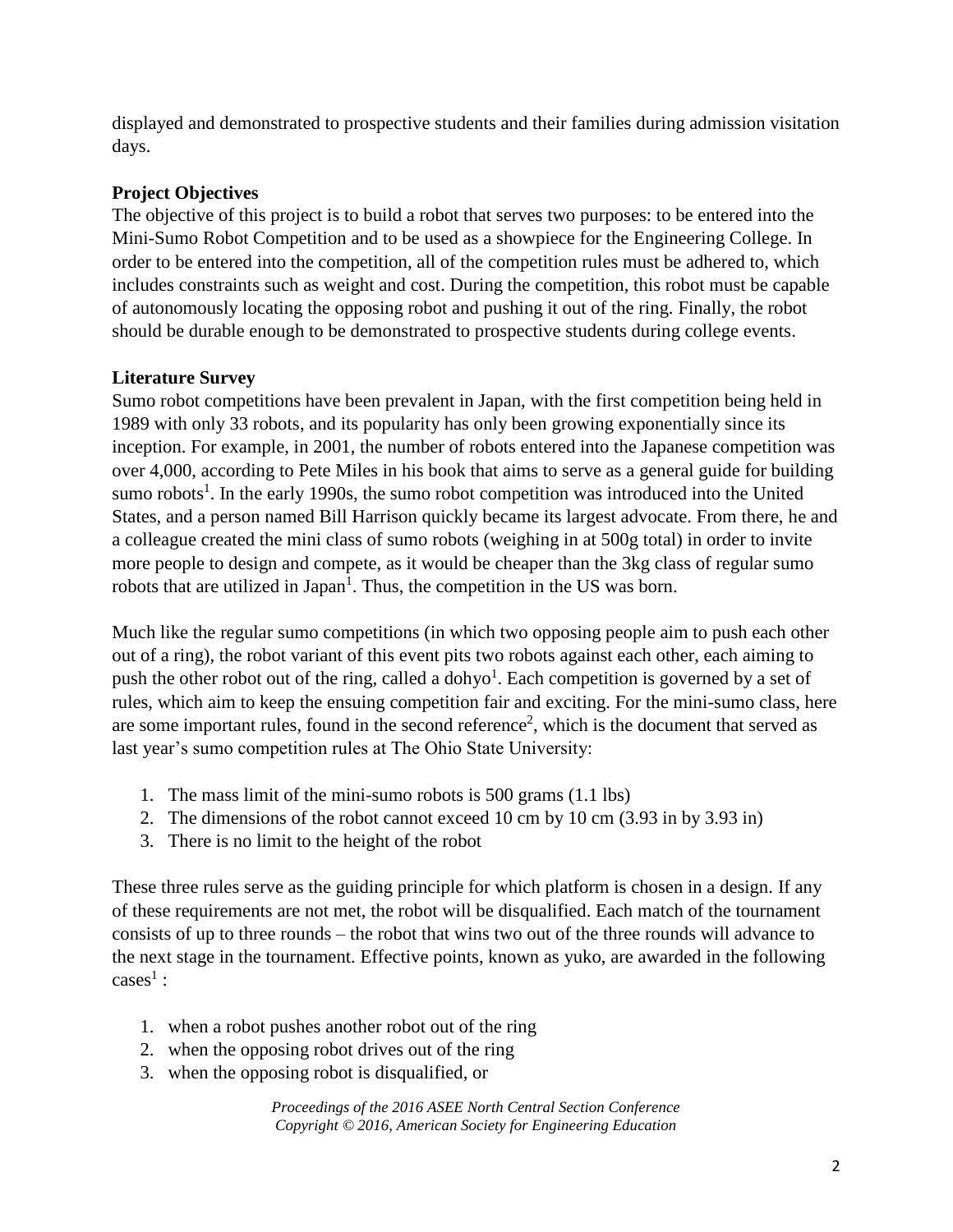4. when two yusei points are received.

To receive a yusei point, the opposing robot must get stuck on the border line and not be able to move off of the line. Thus, to win a match, a team must receive two yuko points.

Because the basic idea is to push another robot out of the dohyo, there are various governing scientific principles that must be considered in order to have an effective sumo robot design. In summary, here are the important principles, according to<sup>1</sup>:

1. Output Torque: The robot must possess enough torque in order to be able to push the mass of the other robot out of the ring (in most cases, more than just the mass alone, since the other robot's wheels will also be opposing the robot's push). The relationship between torque and applied force is shown in (1). F is the force in Newtons (N), T is the torque in Newton-meter (N∙m), and r is the distance in meter (m) between the point that the force is applied and the point of rotation:

$$
F = \frac{T}{r} \tag{1}
$$

As can be seen, if the torque is greater for a given lever arm, the force applied will be greater. From this, it can be concluded that smaller wheels would be better – this is due to the fact that given a specified torque, if the wheel is smaller, there will be a greater output force. To increase or decrease torque, gear ratios can be utilized.

2. Pushing force: Because there is a specific coefficient of friction associated with materials on other materials (specifically, types of wheels in contact with the dohyo), it follows that there is then a force needed in order to overcome this coefficient of friction in order to push something. Equation (2) illustrates this idea, where  $F_f$  is the frictional force in Newtons (N),  $\mu$  is the coefficient of friction, and  $F_N$  is the normal force of the robot in Newtons (N) (which is equal to the force of its weight):

$$
F_f = \mu F_N \tag{2}
$$

The force exerted by the wheels and motors must be greater than this frictional force, assuming the other robot is stationary.

3. Momentum: If the robot has a higher momentum, it is more likely to displace the other robot, since an object with higher momentum is harder to resist/stop. Momentum equation is presented in (3), where P is the momentum in Newton-seconds (N⋅s), m is the mass in kilograms (kg), and v is the velocity in meters per second (m/s):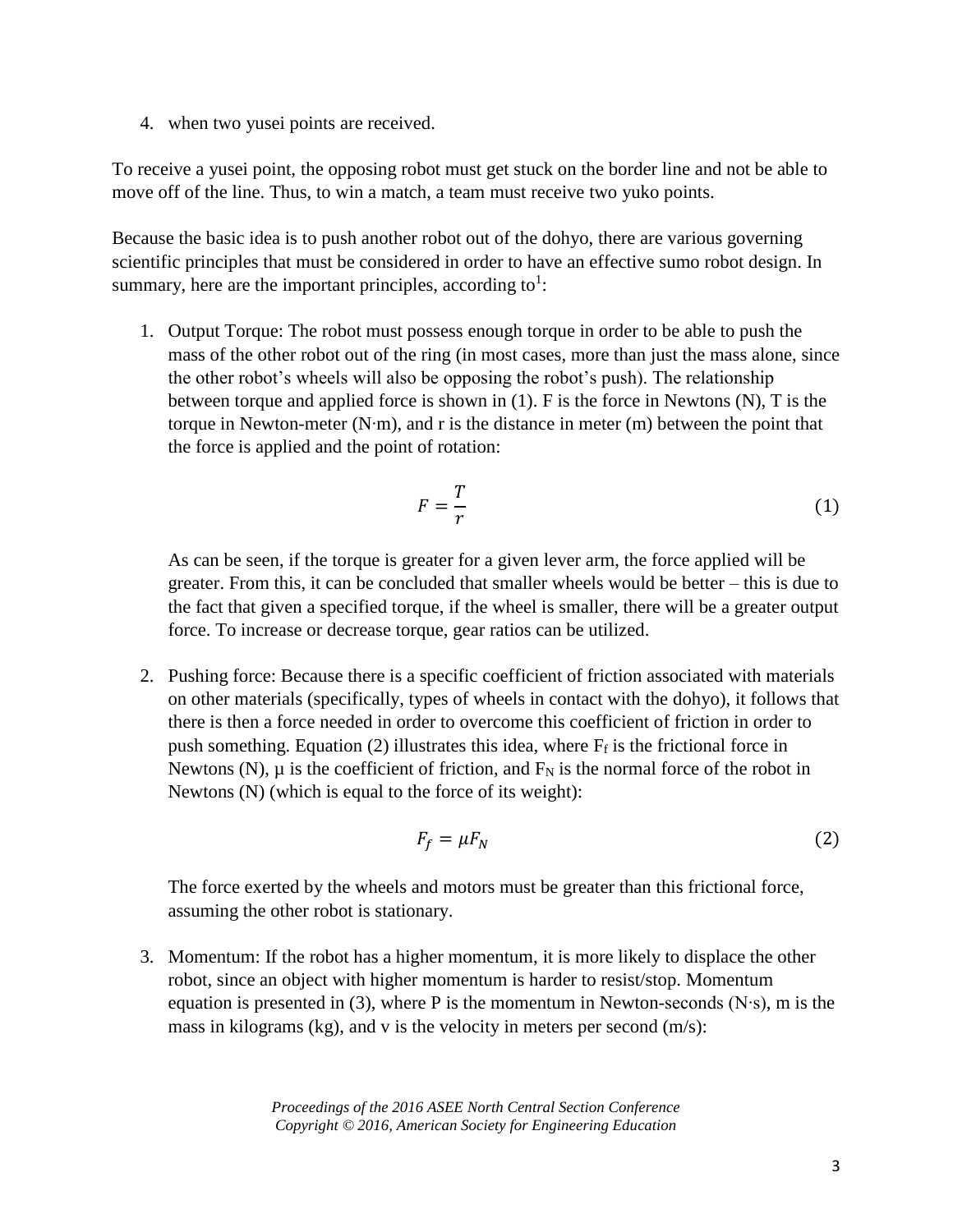Because velocity and torque are inversely proportional, there must be a good balance between these two items in order to have an effective robot.

Overall, these equations denote the basic theory behind the sumo robot. If these ideas are taken into consideration effectively, then the robot possesses a better chance of performing admirably.

Current implementations have some differences and many similarities. However, the overall system of the sumo robot is the same – the following is a list of the necessary components for a sumo robot, as highlighted in first reference<sup>1</sup>, along with some generalizations:

- 1. Sensors: Both line sensors and opponent detection sensors are needed. Line sensors are utilized so that the robot does not drive out of the ring unintentionally, and opponent sensors are utilized in order to determine in which direction to travel to attack the opponent. Generally, the line sensors are phototransistors, which can sense reflectivity, while the opponent sensors are either infrared (IR) or ultrasonic sensors.
- 2. Motors: Generally, there are two to four motors per mini-sumo robot. There are various types of motors, but the two main types of motors utilized in this class of competition are small DC motors and continuous rotation servo-motors.
- 3. Power: In general, in the mini-sumo class, most of the kits utilize four AA batteries in order to power the entire device (which includes sensors, motors, microcontroller, etc.). Some have rechargeable batteries, which are usually of the Lithium-Polymer (Li-Po) variety. Any type of battery can be utilized as long as it can effectively power the robot for an entire match.
- 4. Control: Overall, the prominent method of controlling the robot is by utilizing a microcontroller such as an Arduino or a BASIC Stamp module. One design exception, however, implemented control via only discrete components. In all methods, the overall goal is to determine a control solution that can integrate with the sensors and motors in order to cause the robot to function properly.

As a brief comparison, three different kits were taken into consideration as an initial starting point from which to then create two custom designs – the Parallax SumoRobot<sup>3</sup>, the Solarbotics Sumovore<sup>4</sup>, and the FingerTech Cobra chassis implementation<sup>5</sup> (an image of each can be seen in Appendix A). The Parallax robot has continuous rotation servo-motors, is powered by 4 AA batteries, is controlled by a BASIC Stamp 2 module, has 2 line sensors, and 2 IR sensors for opponent detection. The Solarbotics Sumovore is controlled with discrete components, is powered by 4 AA batteries, has 2 DC motors, and has similar line and opponent sensing as the Parallax robot. Finally, the FingerTech Cobra chassis has 4 DC motors, 3 line sensors, and is powered by a rechargeable Li-Po battery (the other components are excluded – the designer chooses opponent detection as well as the method for controlling the robot). As seen, these three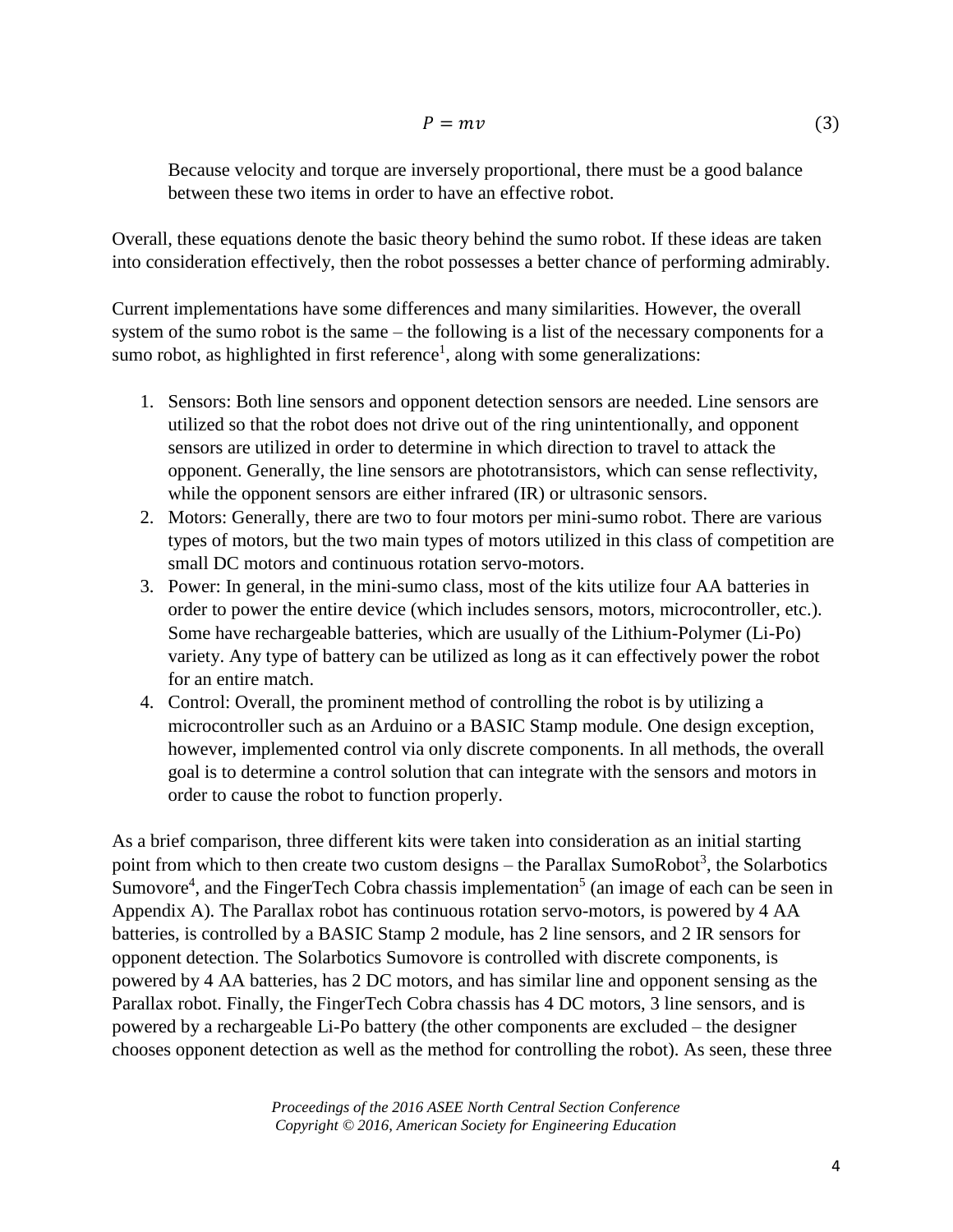designs have both similarities and differences, which all factor into which design performs the best.

Some limitations of these current designs include the method utilized for powering the actual robot. The implementations with 4 AA batteries are cheap; however, these batteries, as noted in reference  $1<sup>1</sup>$ , may not last for multiple matches. This causes them to be thrown away, thus potentially impacting the environment. Also, because this robot is eventually going to be utilized for demonstrations, it makes sense to have a solution that can be recharged, since that would incur a smaller cost over time. Another limitation is the motors – because these robots are small, the motors utilized have to be equally small. The continuous rotation servos do not provide much mechanical advantage; however, they are very light. In comparison, the DC motors are heavier, but have a higher mechanical output. Another drawback is that some of the DC motors then need motor controllers, which can be realized in the form of solid state  $H$ -bridges<sup>1</sup> – this incurs higher cost in the end, but allows for more flexibility in utilizing DC motors.

The design concept that will be presented in this proposal is a general combination of different pieces of current implementations. Because more mechanical power is needed, DC motors are going to be utilized, while an implementation with a microcontroller will be presented, as it allows for greater expandability. Finally, for powering the robot, a rechargeable battery will be utilized for economic reasons.

As a side note, there is a distinct lack in current literature (such as technical papers or conference proceedings) regarding how to build a sumo robot. Most of the information above was attained from<sup>1</sup>, while different product websites were consulted for the kits listed earlier. Although this is the case, there is some literature on how to program the sumo robots effectively. Two papers found, reference<sup>6</sup> and reference<sup>7</sup>, related to control functionality. In<sup>6</sup>, which is a paper by Hamit Erdem, a fuzzy logic implementation is utilized in order to result in faster tracking of an opponent, which then results in quicker target acquisition. In this scenario, the robot with a fuzzy logic controller can respond faster and consequently attack the opposing robot. As a result, the robot can respond more efficiently to the dynamic environment of combat. In<sup>7</sup>, which is a paper taken from the publication Robotica, a multi-phase genetic programming approach is explored for the control of the robot. According to the authors, genetic programming "applies genetic manipulations to the functions and operators of a control program or other representations of a controller in an autonomous system<sup>17</sup>. In essence, the original functions are "mutated" by means of parameters and values as "training" occurs. After enough training has been done, the robot should be able to then respond to any given situation. Given the topics of the two papers as well as the lack of literature on how to build the robot, this suggests that the majority of the time should be spent on refining the algorithm that controls the functionality of the robot. Thus, when determining the optimal design, this must be a consideration.

### **Realistic Constraints**

Performance: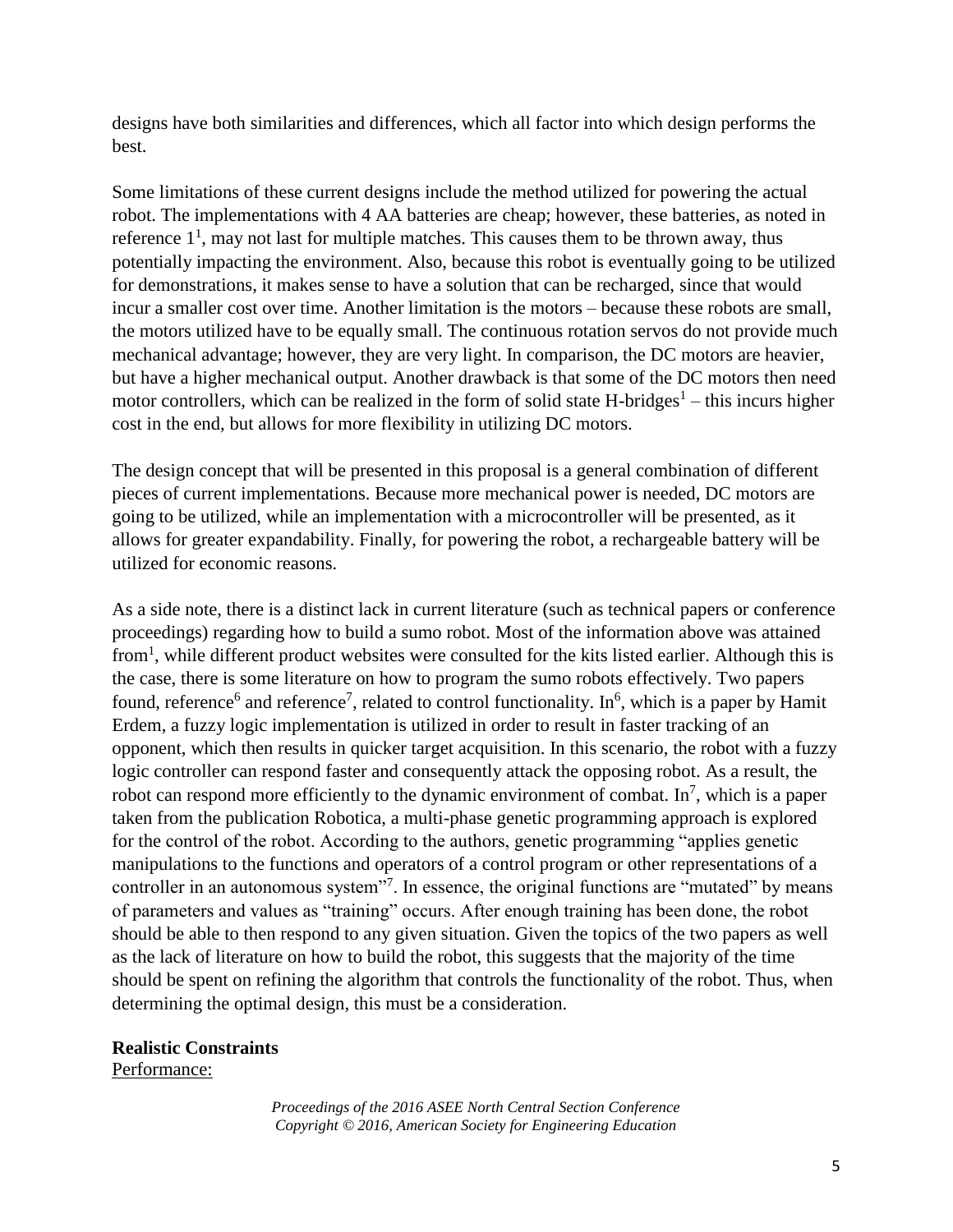- The robot must detect the opposing robot if it is within 50 cm with 90% accuracy and a response time of 10 ms or less.
- The robot must detect the arena border with 100% accuracy to avoid round loss.
- The robot should be less than or equal to the maximum weight limit of 1.1 lbs.
- The robot should not exceed the dimension restrictions of  $3.93'' \times 3.93'' \times h''$

## Functionality:

- Vision sensors collect data that is sent to the microprocessor. A decision is then made by the code and sent to the motors to correctly manipulate movement.
- Line sensors collect data that is sent to the microprocessor. The decision to move away from the line is sent to the motors to avoid round loss.

## Economic:

- The cost of the finalized robot must not exceed \$250 as per the mini SumoBot rules.
- The total cost of the project should stay around \$500 as per the guidelines for the senior design project.

## Energy:

- Minimum output voltage from power supply is 6V.
- Minimum mAh battery's rating should be enough to last for about three rounds.

## Maintainability:

- Check all bolts, screws, and nuts before operation and between rounds.
- Batteries should be fully charged before use.
- Batteries should not be left plugged into robot for prolonged durations.
- The ECCS department would like to be able to keep the robots for display and demos so a user instructions will be included.

# Operational:

- The robot must perform and interact with an opposing robot in a circular playing field with a diameter of 77 cm.
- The robot must detect the border of the arena to make sure it remains in play.
- The robot must be able to run for the entire length of the match, 3 minutes.

## Reliability:

- The robot must operate for the entire length of the round, 3 minutes.
- The robot must operate for a minimum of 4 rounds.
- The robot should remain functional past the competition date for demos at ONU.

## Availability:

• The robot must be capable of working on demand, failure could result in loss of round at the competition.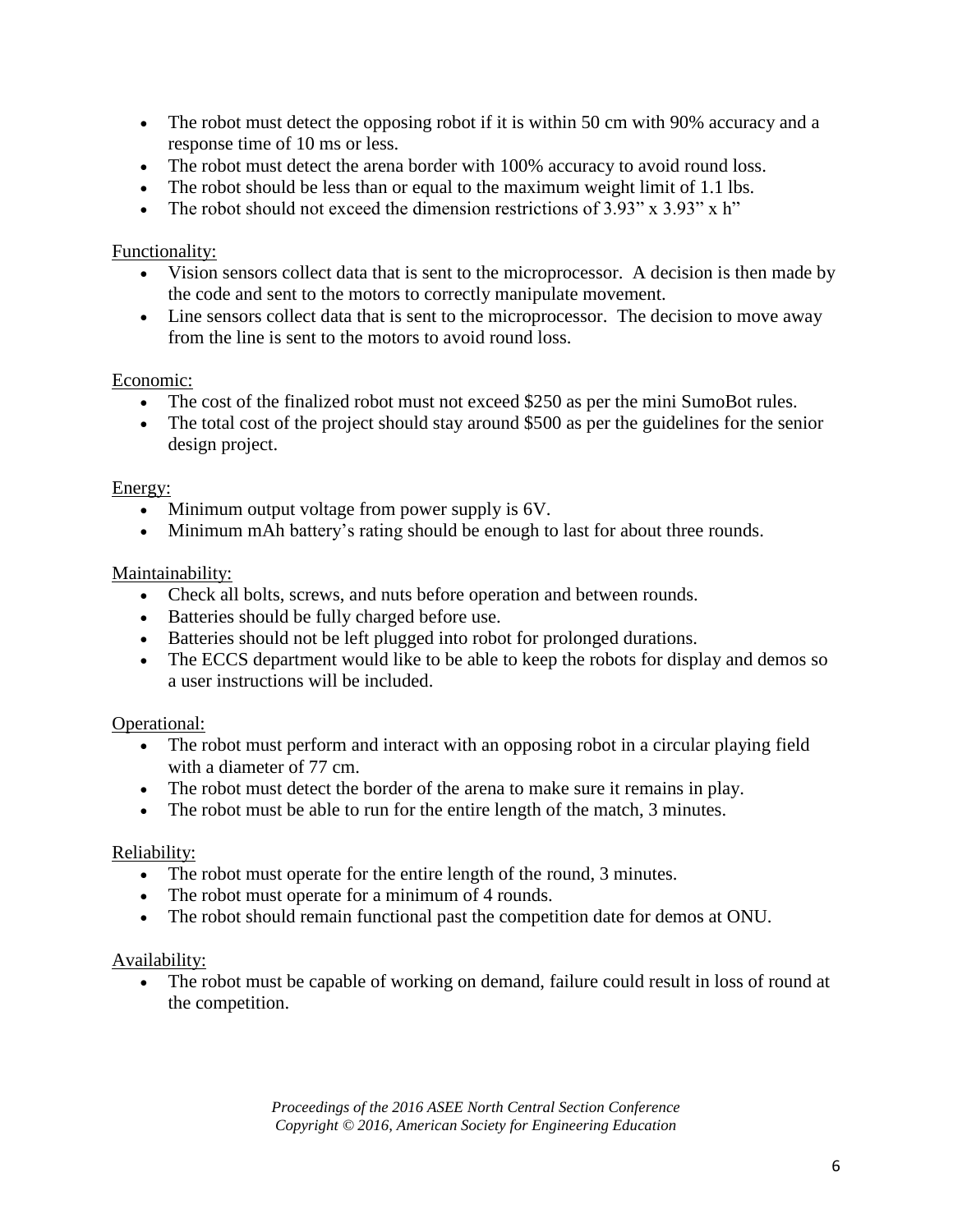## **Alternative Solutions**

To determine the best possible solution, three different designs are chosen for comparison – one of which is a kit, while the other two designs are custom. By building upon a kit's design and tweaking different subsystems slightly (such as the motors or the batteries), the optimal design can be achieved. The determination of these optimal components is a direct result of the literature survey, since the information provided discussed the types of sensors that would be best for this competition. Because the aim of the manufacturers is to decrease the end cost of their product (while still making profit), they chose components that did not necessarily have the highest performance. Thus, by taking parts of these kits and adding in better components, a better design is achieved, which can be seen below in Table 7.

**Table 1:** Decision Matrix

|                           |        | тамк треспятный       |        |              |                                          |        |                        |                        |        |              |
|---------------------------|--------|-----------------------|--------|--------------|------------------------------------------|--------|------------------------|------------------------|--------|--------------|
| <b>Components</b>         | Weight | Design1: Parallax Kit |        |              | Design2: Cobra                           |        |                        | Design3: Vex Robot     |        |              |
|                           |        | Component             | Rating | <b>Score</b> | Component                                | Rating | <b>Score</b>           | Component              | Rating | <b>Score</b> |
| <b>Edge Detection</b>     | 15     | 2 QTI sensors         | 0.2    | 3            | 3 QTI sensors                            | 0.4    | 6                      | 3 QTI sensors          | 0.4    | 6            |
|                           |        | 2 Cont. Rotation      |        |              |                                          |        |                        |                        |        |              |
| <b>Motors</b>             | 10     | Servos                | 0.1    |              | 4 DC Motors (50:1)                       | 0.45   | 4.5                    | 2 Vex DC Motors        | 0.45   | 4.5          |
| <b>Opponent Detection</b> | 15     | 2 IR Rx/Tx            | 0.25   | 3.75         | 0.375<br>5.625<br>1 Sharp IR, 2 IR Rx/Tx |        | 1 Sharp IR, 2 IR Rx/Tx | 0.375                  | 5.625  |              |
| Battery                   | 10     | 4 AA batteries        | 0.1    |              | Rhino LiPo Battery, 360 mAh<br>0.4<br>4  |        |                        | 2 Lithium Batteries    | 0.5    | 5            |
| <b>Mechanical Power</b>   | 10     | Average               | 0.1    |              | 0.5<br>5<br><b>Better</b>                |        |                        | <b>Better</b>          | 0.4    | 4            |
| Wheel Dimensions**        |        | 2.62in D, 0.3in W     |        |              | 3cm D, 2.16cm W                          |        |                        | 2.62in D, 0.3in W      |        |              |
| Microcontroller           | 10     | <b>BASIC Stamp 2</b>  | 0.45   | 4.5          | 0.45<br><b>BASIC Stamp 2</b>             |        | 4.5                    | Arduino                | 0.1    |              |
| Motor Control**           |        | <b>None</b>           |        |              | Two Dual H-Bridge                        |        |                        | None                   |        |              |
| Price**                   |        | \$129.99              |        |              | \$197.28                                 |        |                        | \$175                  |        |              |
| Weight                    | 10     | 0.67241 lbs           | 0.1    |              | 0.9061 lbs                               | 0.4    | 4                      | 1.050 lbs              | 0.5    | 5.           |
|                           |        | Less than 3.93in x    |        |              |                                          |        |                        |                        |        |              |
| Dimensions**              |        | $3.93$ in             |        |              | 3.898in x 3.839in                        |        |                        | 3.90in x 3.90in        |        |              |
| Software                  |        |                       |        |              |                                          |        |                        |                        |        |              |
| Development               | 20     | Low Complexity        | 0.5    | 10           | Mid Complexity                           | 0.4    | 8                      | <b>High Complexity</b> | 0.1    |              |
| Center of Gravity**       |        | Mid                   |        |              | Low                                      |        |                        | Low                    |        |              |
|                           |        | <b>TOTAL</b>          | 25.25  |              | <b>TOTAL</b>                             | 41.625 |                        | <b>TOTAL</b>           | 33.125 |              |

*\*\*\* denotes that these are areas that were NOT considered in the weighting and point determination of the design, as some are restrictions placed upon each*  design in order to be eligible for the competition (such as dimensions and price) while others are just other details used for comparison that do not affect the *robot's eligibility. These aspects do not necessarily affect the overall robot functionality, but are good for informational purpose.*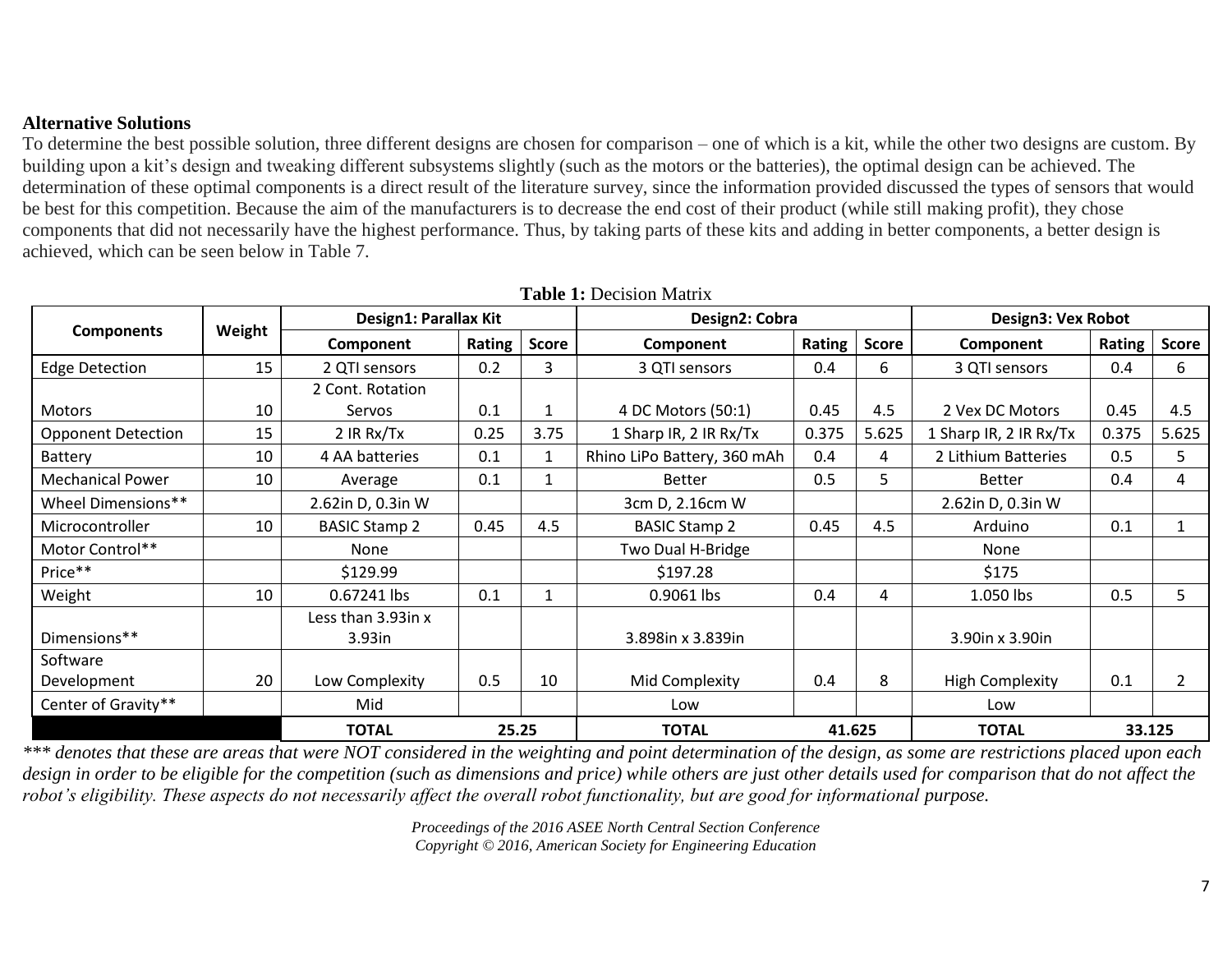#### **Design Solution**

At this time, the current design that shall be entered into the competition is the Cobra design, which is presented as Design 2 in Table 1 (refer to Appendix A for a figure). The Components for this design are included in Table 2.

| <b>Table 4:</b> Cobra Design  |          |  |  |  |
|-------------------------------|----------|--|--|--|
| Component                     | Quantity |  |  |  |
| <b>BASIC Stamp 2 Sumo PCB</b> |          |  |  |  |
| IR LED with Receiver          | 2        |  |  |  |
| Sharp IR Sensor               | 1        |  |  |  |
| Cobra Chassis                 | 1        |  |  |  |
| Rhino 360mAh, 11.1V           | 1        |  |  |  |
| <b>Breadboard Wires</b>       | 30       |  |  |  |

**Table 2:** Cobra Design

The BASIC Stamp 2 Sumo PCB is taken from a kit that is offered by Parallax, and the board includes components such as a voltage regulator, header pins (for adding extra accessories as well as quicker prototyping), breadboard space, terminal for the power supply, dedicated locations for the IR LEDs, and the BASIC Stamp 2 microcontroller (and the necessary components for its operation, such as the crystal for the clock as well as a memory module). This board is utilized in order to quickly prototype the overall design, as it offers many simple connection points for sensor interfacing.

Also, the Cobra chassis, sold by FingerTech Robotics, includes all of the necessary components to run four DC motors along with a microcontroller. Parts include: two dual H-bridge modules for motor control, four 50:1 DC motors, three QTI line sensors, and four polyurethane wheels. This particular configuration was chosen in order to have the best possible parts needed for success – as an example, the four DC motors ensures that there is enough torque to be able to push another robot out of the ring, even if the opponent is pushing against the Cobra head on. In addition to this, the H-bridge motor control interfaces easily with the microcontroller, as these components need to only have 5V applied for forward (a standard HI output level for a microcontroller pin, especially the BASIC Stamp 2 module) and 0V applied for backward movement (along with a PWM input signal, which the BASIC Stamp 2 module is capable of doing). Finally, the line sensors allow the robot to detect the border, so again, the chassis is convenient in that it allows for these components to already be factored into the design. The entire design is powered by a 360mAh, 11.1V Li-Po battery, which allows for the robot to last several rounds.

Finally, the different IR sensors are utilized for opponent detection. The IR LEDs return a 1 or 0 depending on whether or not the opponent is seen, while the Sharp IR sensor returns a continuous voltage range dependent upon how far away the detected object is (which is highlighted in the Literature Survey section). Ultrasonic sensors are not utilized due to possible interference – if the opponent also uses ultrasonic, the sensors on the Cobra design would pick up those signals, and thus be confused.

### **Design Integration**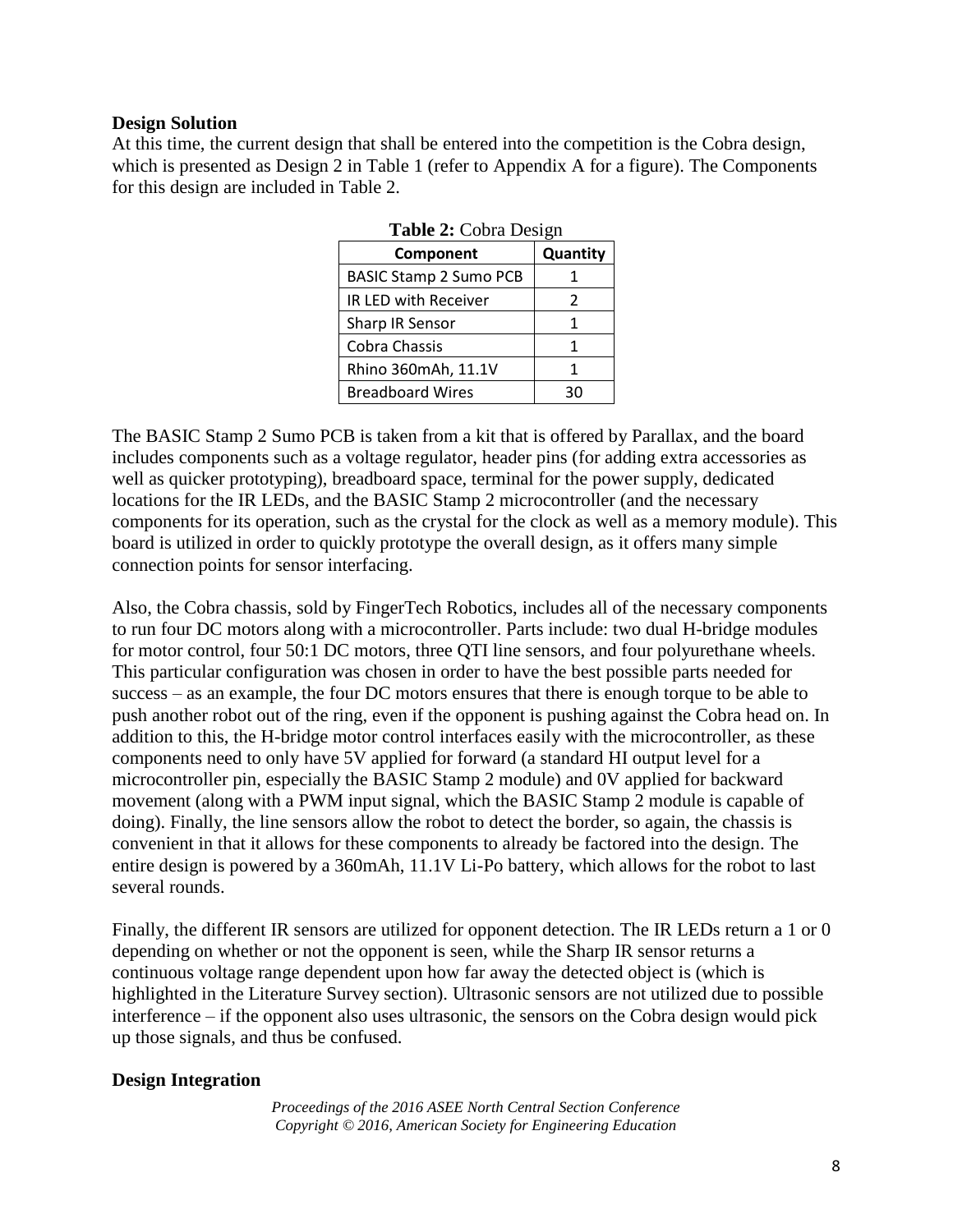This project involves the implementation of two different designs, therefore this section will discuss the process of designing and working on these prototypes. The first of the two designs, the Cobra, is nearly complete at this stage. This design uses the cobra chassis kit and a Basic Stamp 2 processor. At this moment the vision sensors used are included with the Basic Stamp but will be changed out to a more reliable alternative. To begin, building the Cobra chassis was quite straight forward, piecing together the components until the base was complete. Then the basic stamp 2 was attached above the motors of the chassis using posts to leave room for the battery compartment of the design. The most difficult part was wiring up the chassis connections to the processor as there was a lack of clear documentation on the web. This was only a minor setback and it was squared away and testing began. Finally, moving forward, the vision sensors will be replaced and the processor will need to be attached in a different manner to accommodate a slightly larger sensor.

The second design, the Vex bot, is not as far along in the design process as issues with the size constraint are showing difficulty to work around. This design involves a small aluminum chassis with two motors catty-corner to each other and four wheels to stabilize the base. This design is still being tweaked but this will be the general layout of the robot. To see an initial physical design of the Vex design, refer to Appendix A.

### **Design Testing and Verification**

To test the Cobra design, it is being run against a standard Parallax kit that is used to give a baseline for both designs. As only one design is currently available for testing this is what is being focused on. The two robots are placed into the sumo arena and a round is played between the two. At this stage, it is important to look at the big details such as tracking the opposing robot and detecting the border. The Cobra robot still needs some work as it does not always detect the edge, this is likely because of the test code that was taken from the FingerTech website as it uses, by nature, very sequential programming (meaning that while the robot could be turning to avoid running off the border, it will not care where the opponent is; it will simply finish its motion no matter what). Moving forward changes will be made to the code to fix these issues. By modifying different values and subroutines, the robot will be more likely to detect the border and the component, allowing for better operation.

Perhaps the most important test is determining if the robot is within the weight restrictions, the Cobra weighs in about 40 grams lighter than the weight limit which gives some wiggle room when making any modifications. Equally as important is the size restrictions the robot must meet. This was measured and the design fits the criteria perfects maximizing its size.

The last test that was conducted was the Cobra's ability to push another sumo bot out of the ring. The power difference between the Parallax kit and the Cobra design was quite noticeable and the Cobra had no problem out powering the Parallax robot even in direct head-to-head collisions. The overall test plan can be seen in the next section, which highlights the ongoing tests.

There are various tests that are to be done on the robot prior to the competition. By doing so, there is a greater chance that the robot will perform reliably at the competition, thus allowing for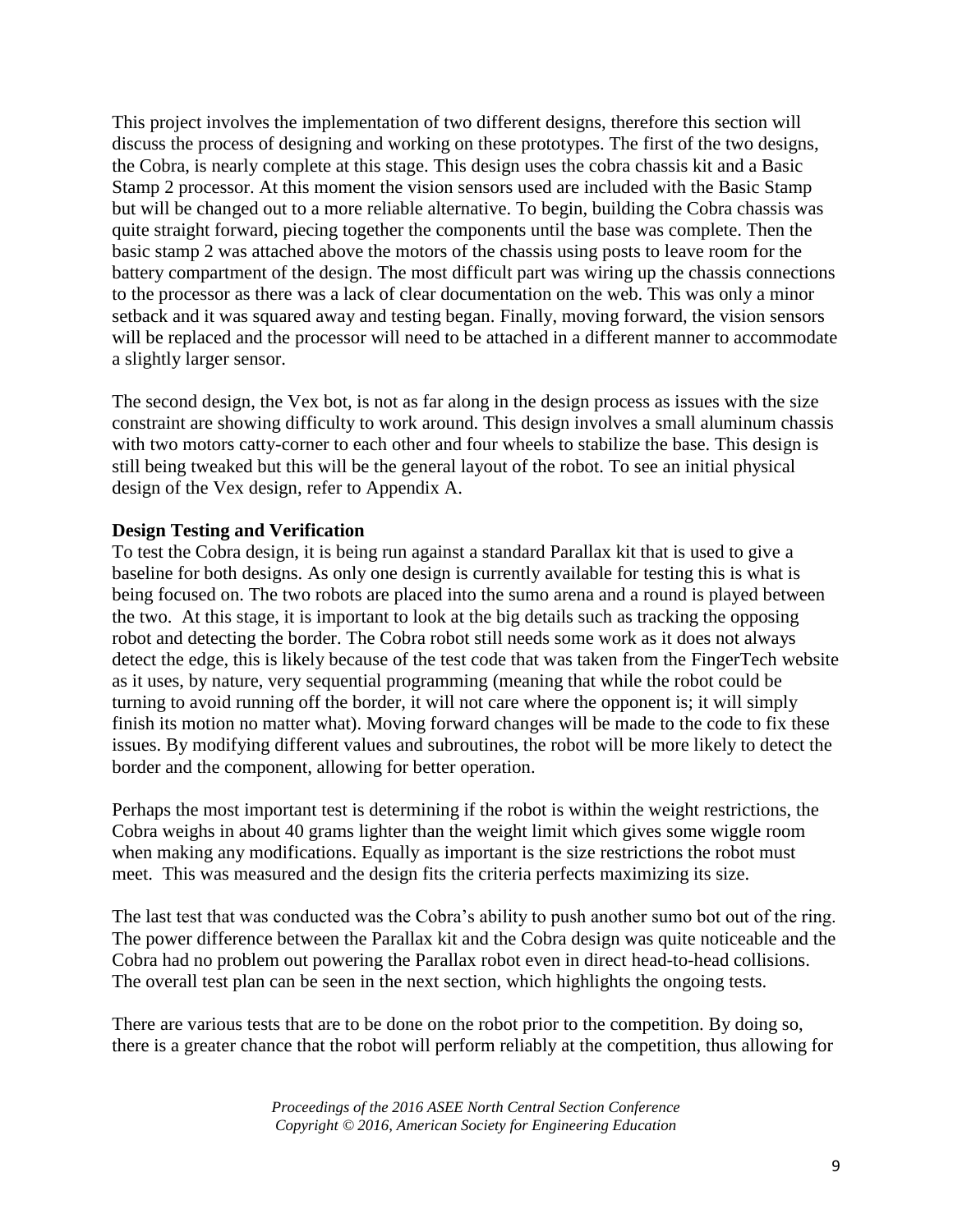the highest possible chance of winning. The following list includes the necessary tests in order to check for proper functionality:

- 1. To simulate a real competition scenario, two mini SumoBots will be designed and built to test the strength of each design. The designs will be continuously modified based on their performance. Before the competition date, these two robots will compete to see which shall go to compete in the competition.
- 2. To check if the robot can push an opposing robot out of the ring, a 1.5 pound weight shall be placed in the center of the ring. The robot must be able to push this weight out of the ring.
- 3. In order to prove that the robot can effectively push out a 1.5 pound weight at any given location in the ring, that weight shall be placed at different locations, and the robot will be oriented in different positions, thus allowing the tracking system to find the mass and consequently push it out of the ring.
- 4. To ensure that the motors are moving properly, connect only the motors and power supply to the microcontroller and run a test program that will force the motors to run at various speeds.
- 5. To test how long the robot will function, the robot will be run continuously inside of the ring until the battery is fully drained. This will serve as a benchmark for determining how long the battery lasts under that rated condition. The voltage of the power supply will be monitored throughout this process, allowing for a better view into that particular operating condition.
- 6. To test how long the robot will function in a competition setting, the robot will be subjected to a stress test, in which the robot will be pushing up against an inanimate object. By doing this, this forces the motors to stall, consequently increasing the amount of current flowing from the power supply. In this scenario, the amount of time that the robot can last while pushing a load heavier than it is capable of will show the operating time of the robot if the maximum load is applied.
- 7. To test the line sensors, the microcontroller will be programmed such that it shall charge up the capacitor in parallel with the phototransistor for a brief duration, turn off, and consequently measure the time it takes for the capacitor to fully discharge. Since the phototransistor acts as a variable resistor, the discharge time will be affected by the amount of light that is sensed. For example, if the color white is detected by the phototransistor, the capacitor will discharge slower – the microcontroller is able to then measure and display that discharge time.
- 8. To ensure that the robot is within the mass limitations, weigh the robot with all components included on the robot.
- 9. To ensure that the robot is within the size constraints, measure the robot's width and length.
- 10. To determine if the robot is ready for competition, test the fully built design by placing other robots into the ring and have a mock tournament.
- 11. To test all of the software subroutines, set up each scenario that the program could possibly go through, and test accordingly.
- 12. To ensure no crosstalk between sensors, ensure that the algorithm turns off all sensors except the sensor that is being utilized.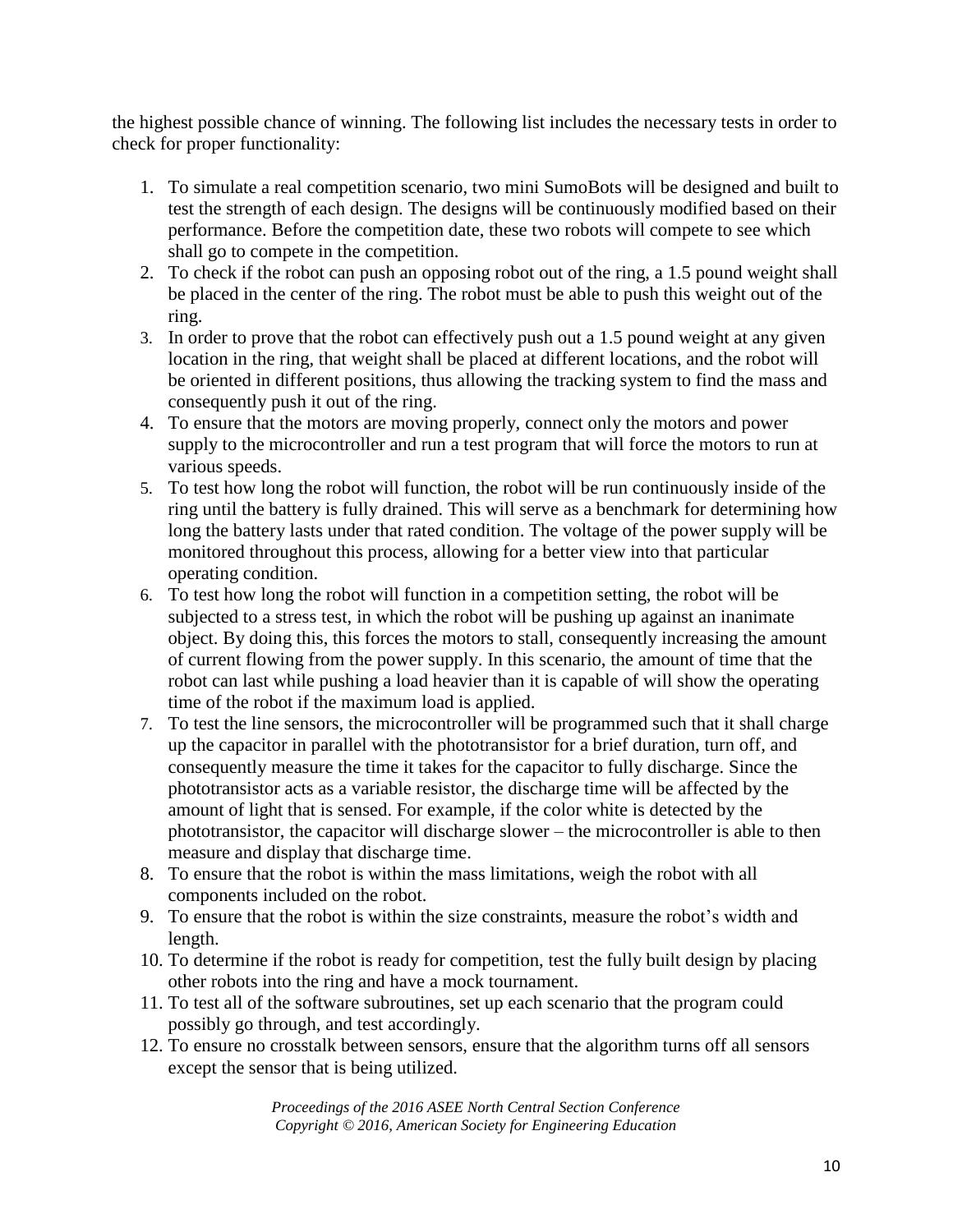### **Lessons Learned**

Throughout the testing process, it was found that the design possibly warranted the use of more sensors. Although software complexity is proportional to the number of sensors utilized, there is an inherent complexity level that needs to be reached for the robot to actually have a chance of being competitive during the competition.

The largest piece of information learned involved the engineering tradeoffs that were required to be made. In general, the largest factor in all of the decisions involved the budget – because a robot can only cost \$250 total when competing, this constraint does not allow for many expensive components. One might like to buy a very nice sensor; however, that leaves less money for the motors, microcontroller, battery, and casing. Alternatively, one can purchase a very nice microcontroller/microprocessor (in order to better implement a more involved program, such as machine learning); however, that leaves less money for all of the other aspects of the design.

Specifically towards the Sumo design, by testing out the Parallax kits, it was found that the IR LEDs were not the best option, as their performance was not consistent. Due to this, the extra sensors found through the literature survey are to be utilized, resulting in a more robust design. This shows that different types of sensors are needed – both very simple and somewhat complex (all staying within the cost constraints). The old saying of "not putting all of one's eggs into the same basket" certainly holds true – multiple sensors are needed for both redundancy as well as for a competitive edge.

### **Design Budget**

Assuming that the Cobra design is utilized per the decision matrix, the following table shows the cost breakdown for the components:

| Component                      | <b>Price</b> |
|--------------------------------|--------------|
| <b>Cobra Chassis w/Sensors</b> | \$108.24     |
| Rhino 3S Battery, 750mAh       | 9.79<br>S    |
| <b>Cobra PCB Mount Chassis</b> | Ś<br>4.47    |
| <b>Parallax Sumo PCB</b>       | 49.99        |
| <b>Sharp IR Sensors x 1</b>    | 19.99        |
| LED Rx/Tx                      | Ś<br>4.80    |
| <b>TOTAL:</b>                  | \$197.28     |

|  |  |  | Table 3: Cost of Cobra SumoRobot Design |  |
|--|--|--|-----------------------------------------|--|
|--|--|--|-----------------------------------------|--|

As can be seen, the total cost for the Cobra design costs \$188.28, which is less than the \$250 budget. The total seen in the above table is the cost for one SumoRobot, however, two robots will be built for testing purposes as well as demonstrations at the university. For this reason the total cost of components will be around \$400.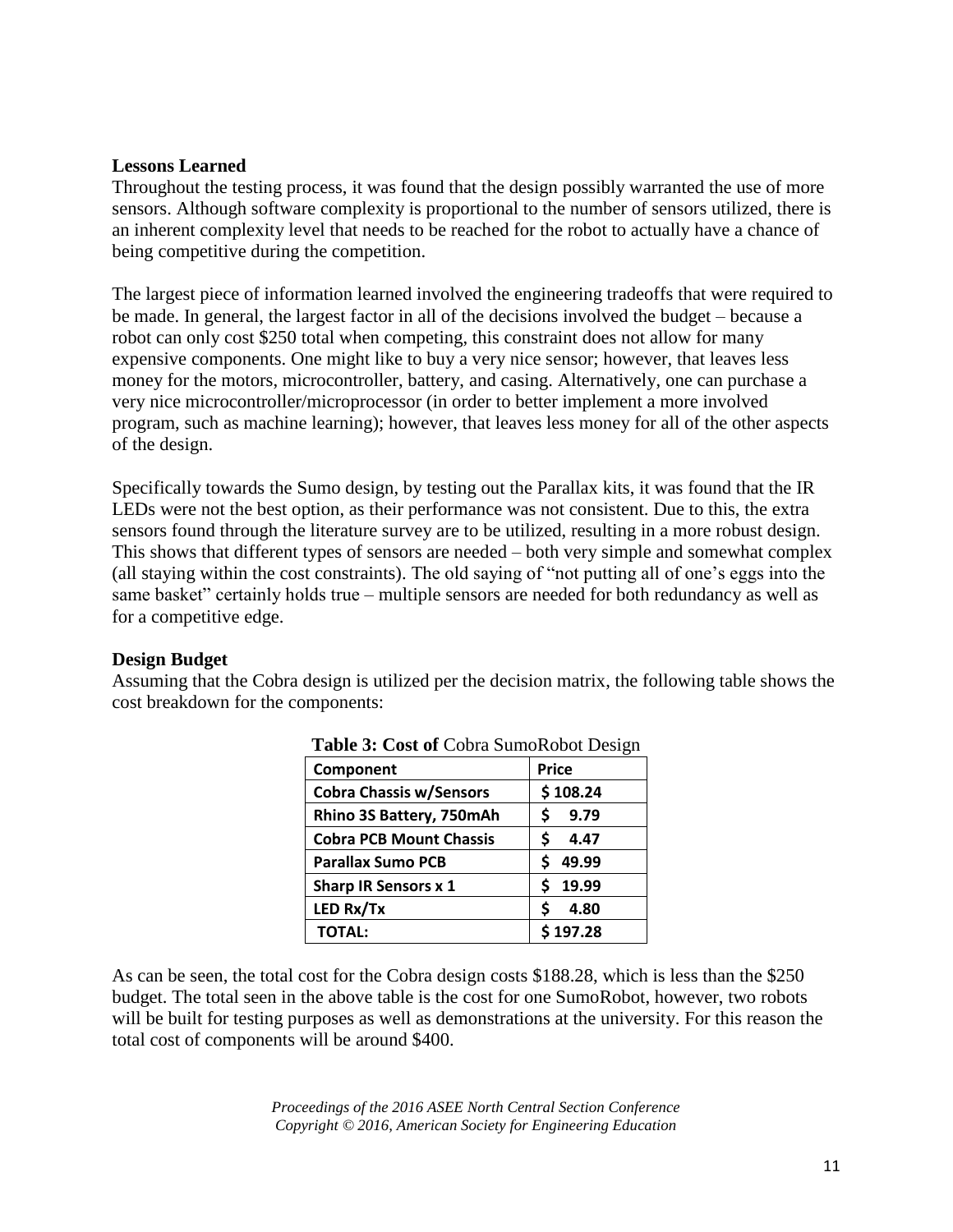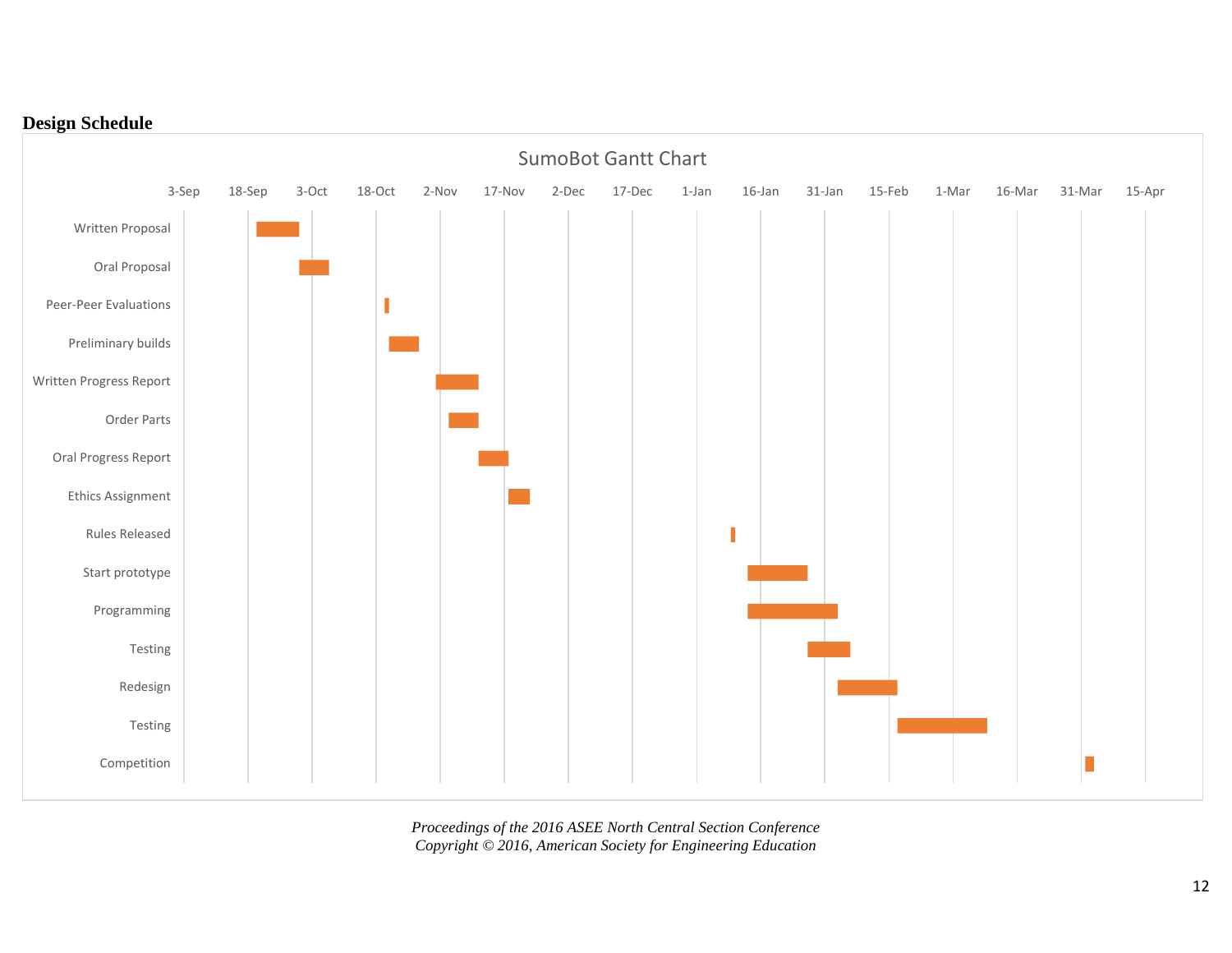#### **Conclusion**

Overall, as seen throughout this paper, the proposed design successfully meets the criteria needed for participating in the sumo robot competition. As such, the detailed process of research, choosing components, building, and testing the robot are included within this paper, which should serve as a guide for future students that would like to participate in this exciting event. By doing so, one does not need to go searching for material around the Internet in order to find resources on how to build a robot such as this – they need only to view this paper to gain the insight needed to build a sumo robot (and, hopefully make an even better design!).

#### **References**

- [1] P. Miles, Robot Sumo: The Official Guide, Berkeley: McGraw-Hill Osborne, 2002.
- [2] A. Pang, "Sumo Robot Competition," 4 January 2015. [Online]. Available: https://ieee.osu.edu/sac/competitions/sumo-robot-competition. [Accessed 27 September 2015].
- [3] Parallax, "SumoBot Robot," Parallax, Inc., 13 January 2014. [Online]. Available: https://www.parallax.com/product/27400. [Accessed 27 September 2015].
- [4] Solarbotics, "Solarbotics Sumovore Mini-Sumo," Solarbotics, 12 March 2013. [Online]. Available: https://solarbotics.com/product/k\_sv/. [Accessed 27 September 2015].
- [5] F. Robotics, "FingerTech 'Cobra' Mini-Sumo Chassis," FingerTech Robotics, 11 April 2014. [Online]. Available: http://www.fingertechrobotics.com/proddetail.php?prod=ft-kit-cobra-chassis. [Accessed 27 September 2015].
- [6] H. Erdem, "A Practical Fuzzy Logic Controller For Sumo Robot Competition," in *Pattern Recognition and Machine Intelligence*, Kolkata, Springer, 2007, pp. 217-225.
- [7] J. Liu and S. Zhang, "Multi-Phase Sumo Maneuver Learning," *Robotica,* vol. 22, no. 1, pp. 61-75, 2004.